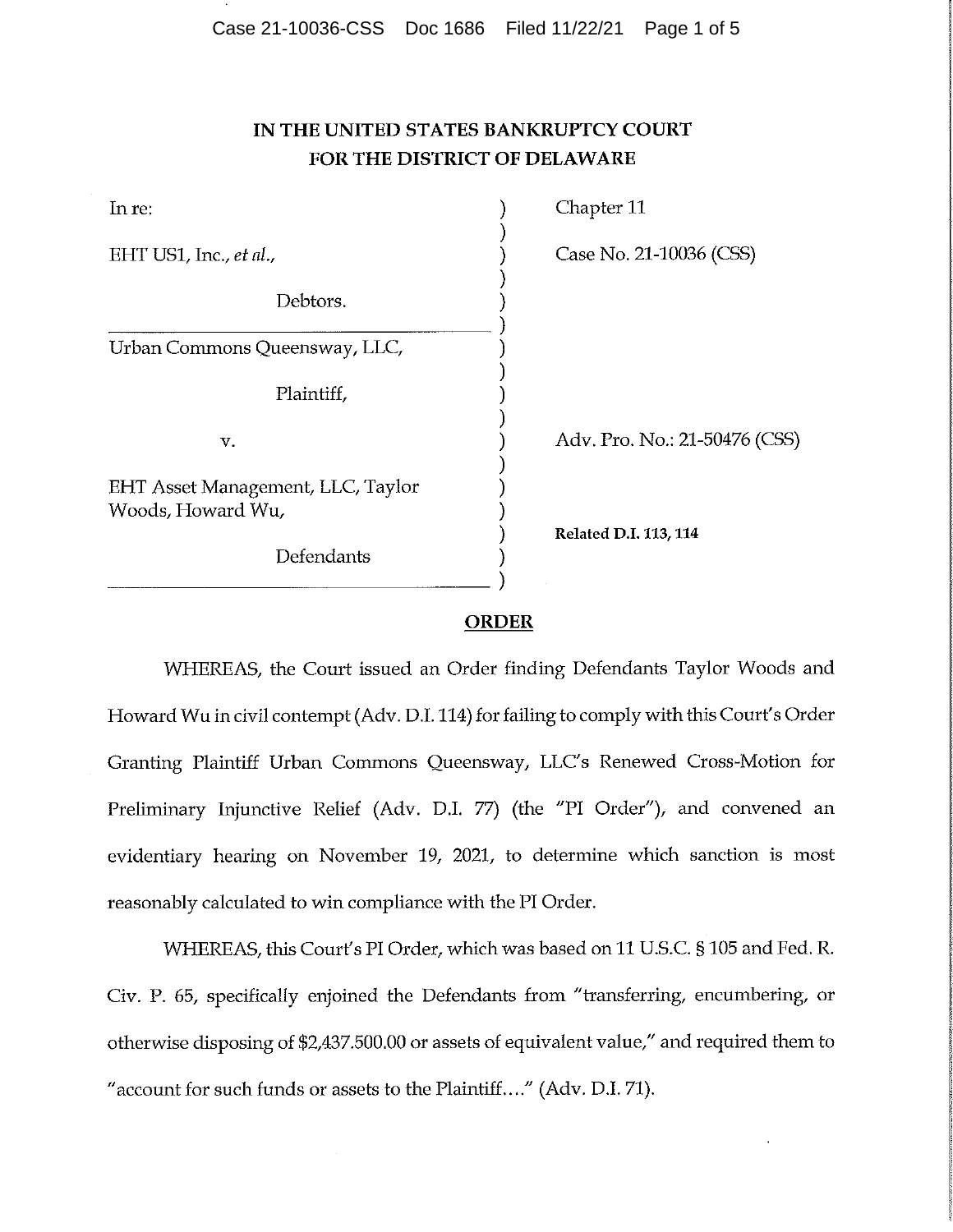#### Case 21-10036-CSS Doc 1686 Filed 11/22/21 Page 2 of 5

WHEREAS, the Court'<sup>s</sup> purpose in issuing the PI Order was to ensure that Defendants had the funds at issue in their possession for the purpose of turning over the funds to Plaintiff if it was later determined that the funds were fraudulently conveyed.

WHEREAS, on September 14, 2021, this Court granted Plaintiff's Motion for Summary Judgment (Adv. <sup>D</sup>.I. <sup>76</sup>) and specifically held that "[p]ursuant to <sup>11</sup> U.S.C. §§ 548(a)(1)(A) and (B) and <sup>550</sup>(a)(1), the ... transfer of \$2,437,500.00 from the Plaintiff to EHT Asset Management, LLC is avoided, and the Plaintiff is entitled to recover for the benefit of the estate \$2,437,500.00."

WHEREAS, this Court's PI Order was issued to "enforce federal law," i.e., to enforce <sup>11</sup> U.S.C. §§ 548(a)(1)(A) and (B), and <sup>550</sup>(a)(1). Thus, pursuan<sup>t</sup> to Fed. <sup>R</sup>. Civ. <sup>P</sup>. 4.1(b), thisCourt may issue an order committing Defendants Taylor Woods and Howard Wu for civil contempt in any district.<sup>1</sup>

WHEREAS, Messrs. Woods and Wu appeared in-person at the November 19th hearing as directed by the Court, testified, and were subject to cross-examination. In addition, numerous exhibits were admitted into evidence.

WHEREAS, neither the testimony of Mr. Woods nor Mr. Wu was credible. Among other things: (i) their answers were often incomplete and purposefully vague; (ii) they blamed all their financial difficulties on the COVID-19 pandemic, which, while partially true, ignored the uncontroverted fact that their business enterprise was in serious difficulty months before the pandemic - having missed substantial payments in January

<sup>1</sup> *See* <sup>U</sup>.S. Marshals Serv., *Civil Process* N.2 (2009) *in Policy Directive 11.3, available at* https: //www.usmarshals.gov/foia/directives/service\_of\_process.pdf.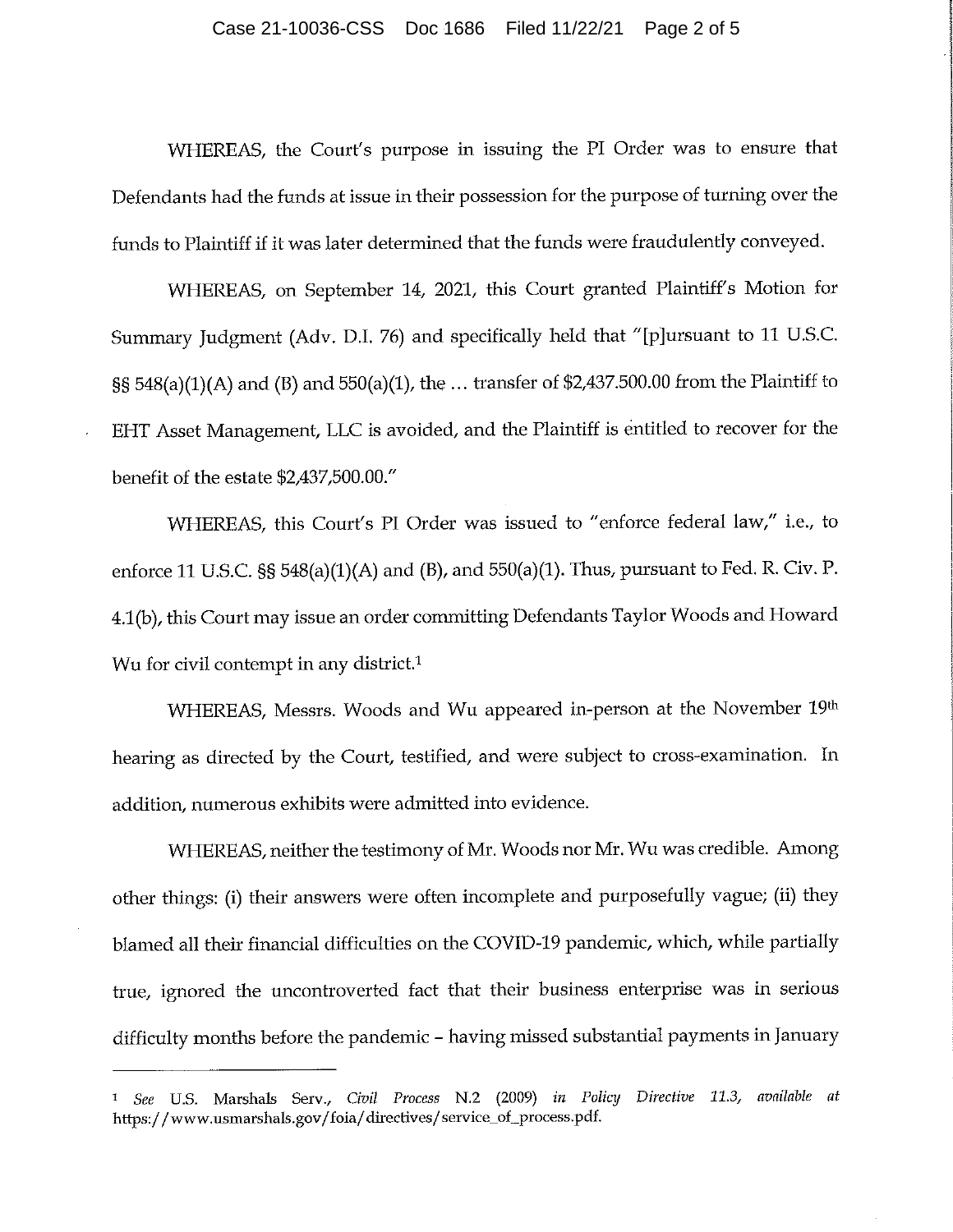### Case 21-10036-CSS Doc 1686 Filed 11/22/21 Page 3 of 5

and February <sup>2020</sup>; (iii) they were unable to identify with particularity the source of the funds upon which they have been living for the last <sup>6</sup> months;(iv) their testimony implied they had engage<sup>d</sup> in elaborate efforts to hide assets; (v) Mr. Woods refused to take personal responsibility for the fraudulent PPP loan application, which he signed under penalty of perjury, and the diversion of the proceeds to their company - blaming, instead, his staff; and (vi) the accounting of their assets was incomplete, vague and inconsistent with documents from May 2021 - indicating that either the previous or the current document was fraudulent. *Compare* Exhibits15 and <sup>F</sup>.

WHEREAS, the testimony at the hearing established that Defendants did not comply with the terms of the PPP Loan, which stated that "[t]he funds will be used to retain workers and maintain payroll or make mortgage interest payments, lease payments, and utility payments, as specified under the Paycheck Protection Program Rule." *(see* Exhibit <sup>H</sup> at <sup>p</sup>. <sup>6</sup>). Rather, Defendants used the PPP Loan proceeds to pay taxes and expenses not specifically mandated and acknowledged in the PPP Loan Application and Paycheck Protection Program Rules, which indicates <sup>a</sup> blatant disregard for the law, and gross ineptitude or (more charitably) negligence. Moreover, Defendants' actions seriously jeopardize the ability to have the loan forgiven - to the detriment of creditors. All of which indicate that Mr. Woods and Mr. Wu are unlikely to abide by the terms of the PI Order.

WHEREAS, the Court-ordered accounting has not been completed and what has been provided so far is vague, incomplete, and possibly fraudulent.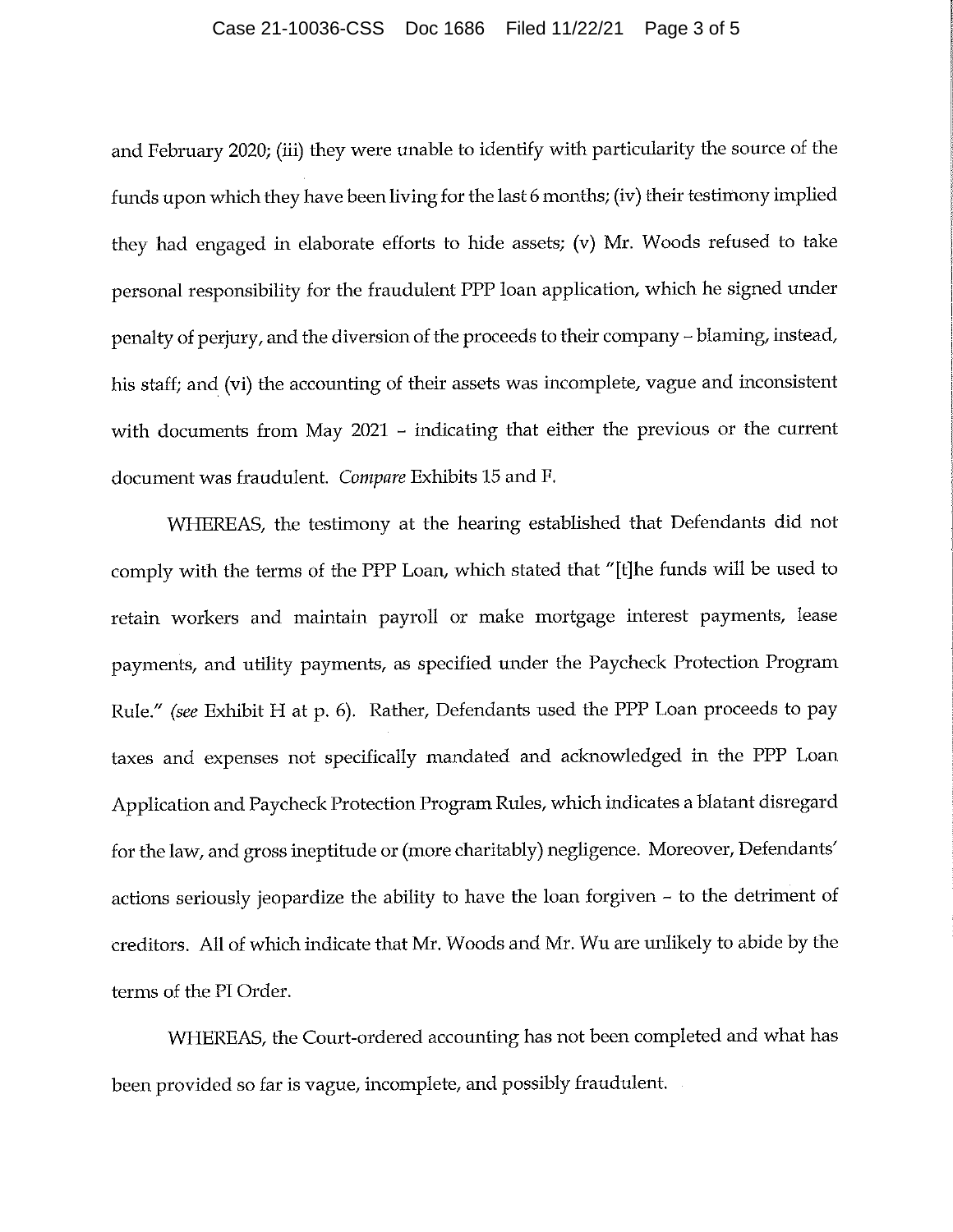WHEREAS, it is probable Defendants have and will continue to transfer, encumber, or otherwise dispose of material assets in violation of the PI Order.

WHEREAS, the provisions set forth below constitute the sanction that is most reasonably calculated to win compliance with the PI Order.

## **IT IS HEREBY ORDERED THAT:**

1. The Court will immediately and without further notice to Defendants issue an Order of Commitment for Civil Contempt against Mr. Woods and/or Mr. Wu upon :the filing of <sup>a</sup> Certification of Counsel by Plaintiffs counsel *zoith supporting evidence attached thereto* as to any of the following:

<sup>a</sup>. any of Defendants, their officers, agents, or assigns have transferred, encumbered, or otherwise disposed of assets in the aggregate amount of more than USD \$50,000.00 on or after the date of this Order;

*i*

b. Plaintiff is in possession of reliable evidence that any of Defendants,  $\qquad \qquad \mid$ their officers, agents, or assigns intend to transfer, encumber, or otherwise dispose of assets in the aggregate amount of more than USD \$50,000.00 on or after the date of this Order; or

<sup>c</sup>. by no later than December 6, <sup>2021</sup>, at <sup>4</sup>:<sup>00</sup> p.m. Eastern Standard Time, Defendants have failed to satisfy fully the obligation to provide an accounting set forth in  $\P$ 3 of the PI Order *with said Certification* of *Counsel specifically identifying the deficiencies of any accounting provided hy Defendants.*

Defendants may avoid the obligations of ^[ ^2**.** [2-3 of the PI Order by either: